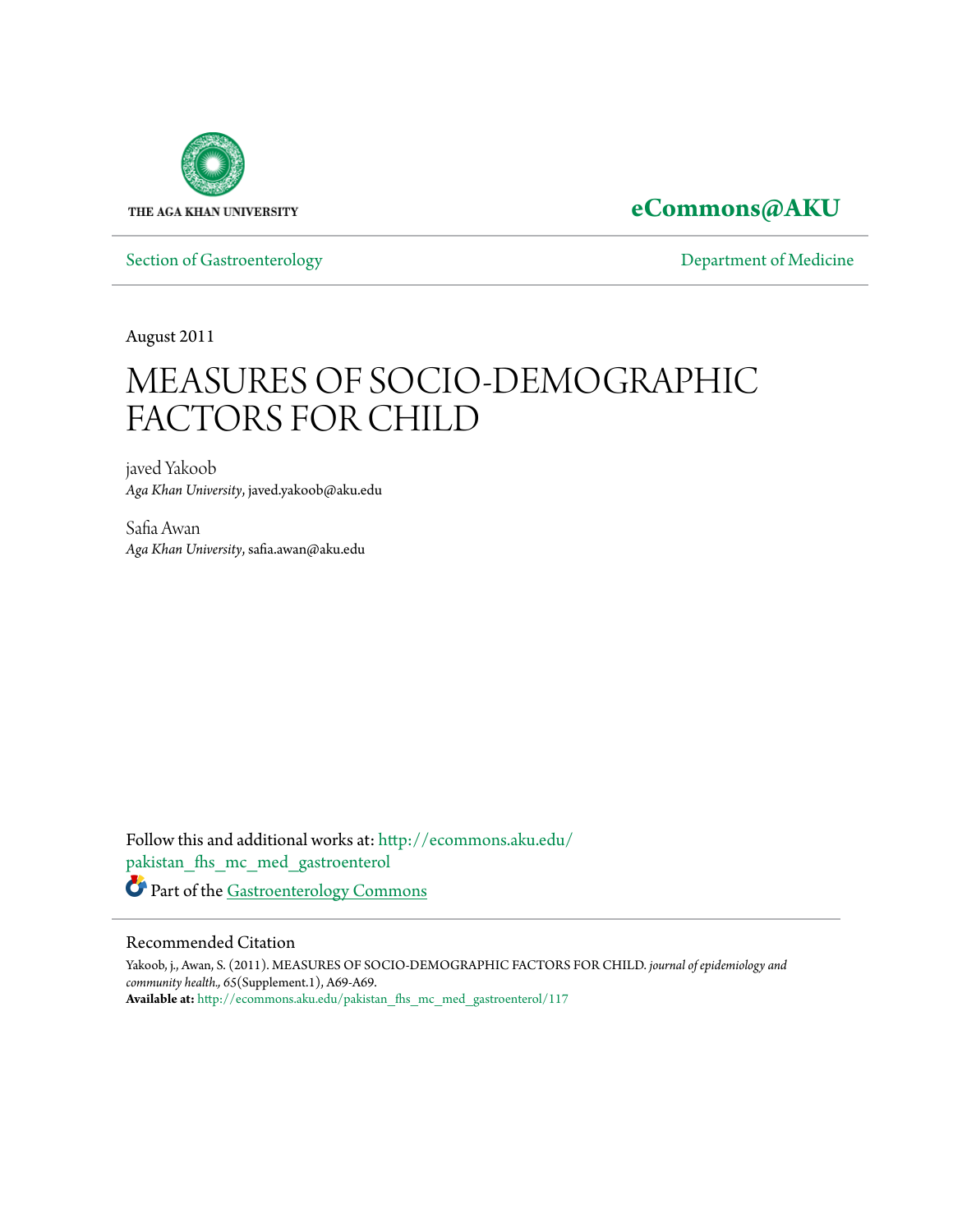## CUTTING EDGE METHODOLOGY

#### P1-6 | MEASURES OF SOCIO-DEMOGRAPHIC FACTORS FOR CHILD HEALTH RESEARCH

doi:10.1136/jech.2011.142976c.1

J Yakoob, S Awan.\* Aga Khan University hospital, Karachi, Pakistan

**Background**  $H$  *pylori* infection is one of the major causes of health problems with considerable morbidity and mortality. H pylori seroprevalence is common in populations with poor standards of sanitation and hygiene.

Methods A two-stage cluster sampling technique was employed to draw the required sample. A crowding index with three categories (low, moderate, high) was constructed by dividing the number of individuals per household by the number of the rooms. Assessment of socioeconomic status (SES) was calculated by Hollingstead Index (HI).

Results Serum of 1976 children was tested. H pylori seropositivity in  $1-5$  years were 53.5%. It increased with moderate crowding index (CRI) of  $2-4$  to 45.9% and to 51.2% with CRI >4. In middle SES, seropositivity was 331 (50.5%) while in lower SES 500 (47.1%). Multivariate analysis showed  $H$  pylori seroprevalence was high in 6-10 and 11-15 years (OR: 1.5, 95% CI 1.2 to 1.9 and OR: 1.9, 95% CI 1.56 to 2.47, respectively), in lower-middle SES (OR: 1.6, 95% CI 1.2 to 2.1 and OR: 1.5, 95% CI 1.10 to 2.0, respectively) and uneducated fathers (OR: 1.58, 95% CI 1.27 to 1.95).

**Conclusion**  $H$  *pylori* seropositivity increased with age, in low-middle SES and is related to father's educational status.

#### P1-7 INFLUENZA RECYCLING AND EPIDEMIOLOGIC EVOLUTION: AN ALTERNATIVE TO OMRAN'S EPIDEMIOLOGIC TRANSITION THEORY FOR POPULATION CHANGE

doi:10.1136/jech.2011.142976c.2

M I Azambuja.\* Universidade Federal do Rio Grande do Sul, Porto Alegre, Rio Grande do Sul, Brazil

The sustained increase in longevity initiated during the second half of the 20th Century poses huge challenges upon the public and private healthcare and pensions' systems. Current theories do not explain the observed phenomenon, what precludes predictions of its future trends. The authors goal was to go back to Omram's original project-to develop an epidemiologic theory of the demographic change—but looking for an explanation alternative to the epidemiologic transition proposed by him. The study expands upon a previous one, that showed, for the first time, a cohort association between the mortality burden of 1918 Influenza Pandemic and the 20th Century rise in CHD mortality. Based on an age-period-cohort analysis of USA and UK mortality (and natality) data (1933 $-2005$ ) and on the epidemiology of influenza as we know it, it is shown that, overall, temporal changes in mortality and natality accompany the recycling of influenza A viruses, that is, the re-exposure of human populations, from time to time, to influenza A subtypes that circulated in the past. Mortality (and natality) and main causes of death change as birth cohorts (whole population and maternal) primed at early life with one (period-specific) influenza A sub-type, course through subsequent influenza A environments over time.<sup>1</sup> The implications of this new theory to demography and to the epidemiology of several diseases are revolutionary.

#### **REFERENCE**

P1-8 PRINCIPAL COMPONENTS ANALYSIS OF DIET IS NOT GOOD AT IDENTIFYING FOODS THAT ARE CAUSALLY LINKED TO DISEASE: A SIMULATION STUDY

doi:10.1136/jech.2011.142976c.3

<sup>1</sup>I Bakolis,\* <sup>2</sup>R Hooper, <sup>1</sup>P Burney, <sup>2</sup>S Shaheen. <sup>1</sup>Imperial College London, London, UK; <sup>2</sup>Centre for Health Sciences, Barts & The London School of Medicine & Dentistry, London, UK

Introduction Dietary patterns derived empirically from food frequency questionnaire (FFQ) data using principal components analysis (PCA) are widely employed for the investigation of dietdisease relationships. The aim of the study was to investigate whether PCA performed better at identifying associations between diet and disease than an analysis of each individual food in the FFQ separately after adjusting for multiple testing, a process we refer to as exhaustive single food analysis (ESFA).

Methods Using simulated data employing a known model for the associations between food intakes and disease, and a realistic joint distribution of food intakes, we investigated the performance of PCA and ESFA in correctly identifying associations between diet and disease. Performance was assessed in terms of the power with which we could identify at least one association between a food intake and disease, and the power and false discovery rate (FDR) for identifying specific food intakes that were causally linked to disease in the model.

Results ESFA had greater power than PCA to detect an association of at least one food with disease, and greater power and lower FDR for identifying specific foods causally linked to disease. With both methods FDRs increased with sample size, even using an FDR-controlling adjustment. However, when we adjusted the ESFA for foods that were significant in univariate analyses, FDRs were controlled at the specified level.

Conclusions An exhaustive analysis of single foods out-performed PCA in identifying associations between diet and disease using FFQ data.

#### **P1-9 THE HEALTH IMPACT FUND-MEETING THE CHALLENGE OF** HEALTH IMPACT ASSESSMENT

doi:10.1136/jech.2011.142976c.4

<sup>1</sup>A Banerjee,\* <sup>2</sup>A Hollis,  $3T$  Pogge. <sup>1</sup>University of Birmingham, Birmingham, West Midlands, UK; <sup>2</sup>University of Calgary, Calgary, Alberta, Canada; <sup>3</sup>Yale University, New Haven, Connecticut, USA

Introduction The Health Impact Fund (HIF) is a publicly funded international agency proposed to enable pharmaceutical innovators to register a product for health impact rewards in exchange for selling it worldwide at cost. Supplementing the current patent regime, the HIF would improve incentives to research diseases concentrated among the poor. A workable HIF presupposes a consistent, predictable, and contractible method of health impact assessment.

Methods We reviewed the literature using search terms, "health impact assessment tools" and an exploratory workshop for all stakeholders was held at the National Institute for Health and Clinical Excellence in April 2010.

**Results** Although there are many challenges with the nature of current epidemiological data and their application to global health, there is scope for improvement and the HIF may help to trigger and sustain such enhancements. Moreover, the HIF would use much more information than the present system. The following steps in health impact assessment need to occur for each registered product: defining subgroups, establishing baseline treatments, defining incremental health impact by subgroup, measuring the numbers of patients treated in each subgroup, and a process of appeal.

<sup>1.</sup> http://www.actuaries.org.uk/research-and-resources/documents/influenza-recyclingand-secular-trends-mortality-and-natality.